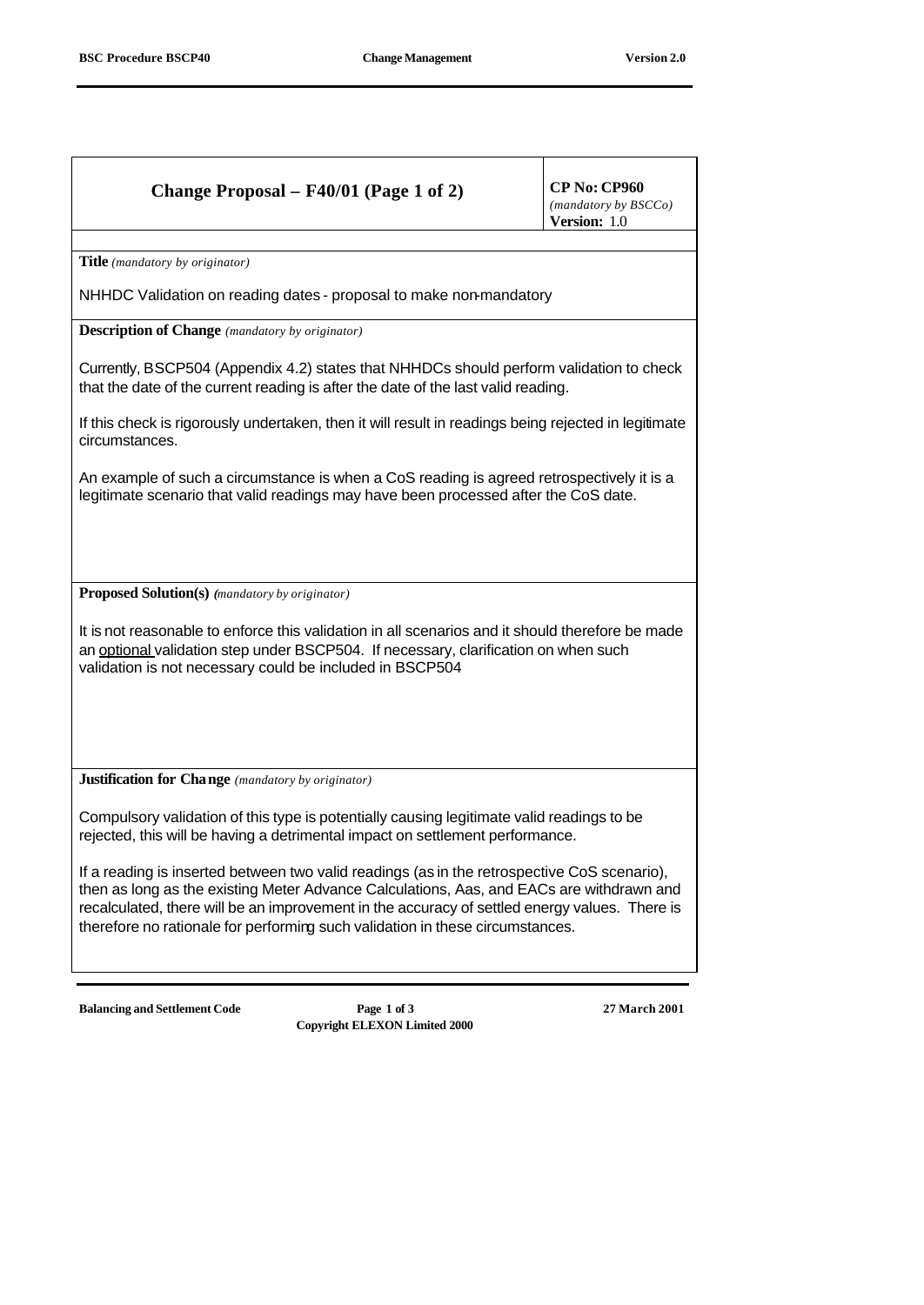| Change Proposal – F40/01 (Page 2 of 2)                                                    | <b>CP No: 960</b><br>(mandatory by BSCCo)<br>Version: 1.0 |  |  |
|-------------------------------------------------------------------------------------------|-----------------------------------------------------------|--|--|
| Other Configurable Items Potentially Affected by Proposed Solution(s) (optional by BSCCo) |                                                           |  |  |
|                                                                                           |                                                           |  |  |
| <b>Impact on Core Industry Documents</b> (optional by originator)                         |                                                           |  |  |
| BSCP504 and SL120                                                                         |                                                           |  |  |
| Related Changes and/or Projects (mandatory by BSCCo)                                      |                                                           |  |  |
| <b>Originator's Details:</b>                                                              |                                                           |  |  |
|                                                                                           |                                                           |  |  |
| OrganisationSAIC Ltd on behalf of ScottishPower and Manweb                                |                                                           |  |  |
|                                                                                           |                                                           |  |  |
|                                                                                           |                                                           |  |  |
|                                                                                           |                                                           |  |  |
| Attachments: No                                                                           |                                                           |  |  |

**Balancing and Settlement Code Page 2 of 3 27 March 2001 Copyright ELEXON Limited 2000**